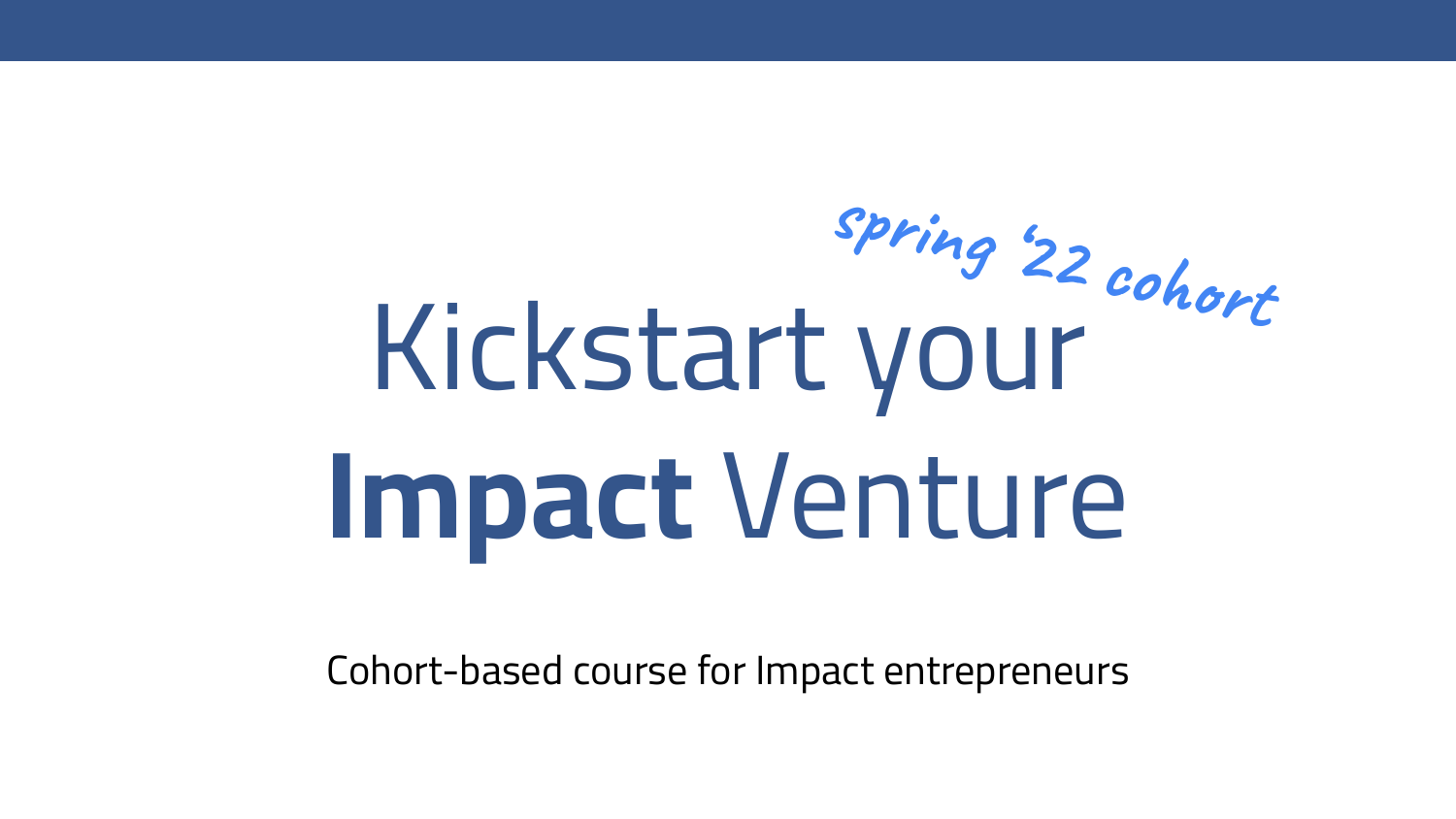A course created by

# delighting.io

Business | Experience | Impact

Kickstart your Impact Venture **Copyright 2022.** All rights reserved.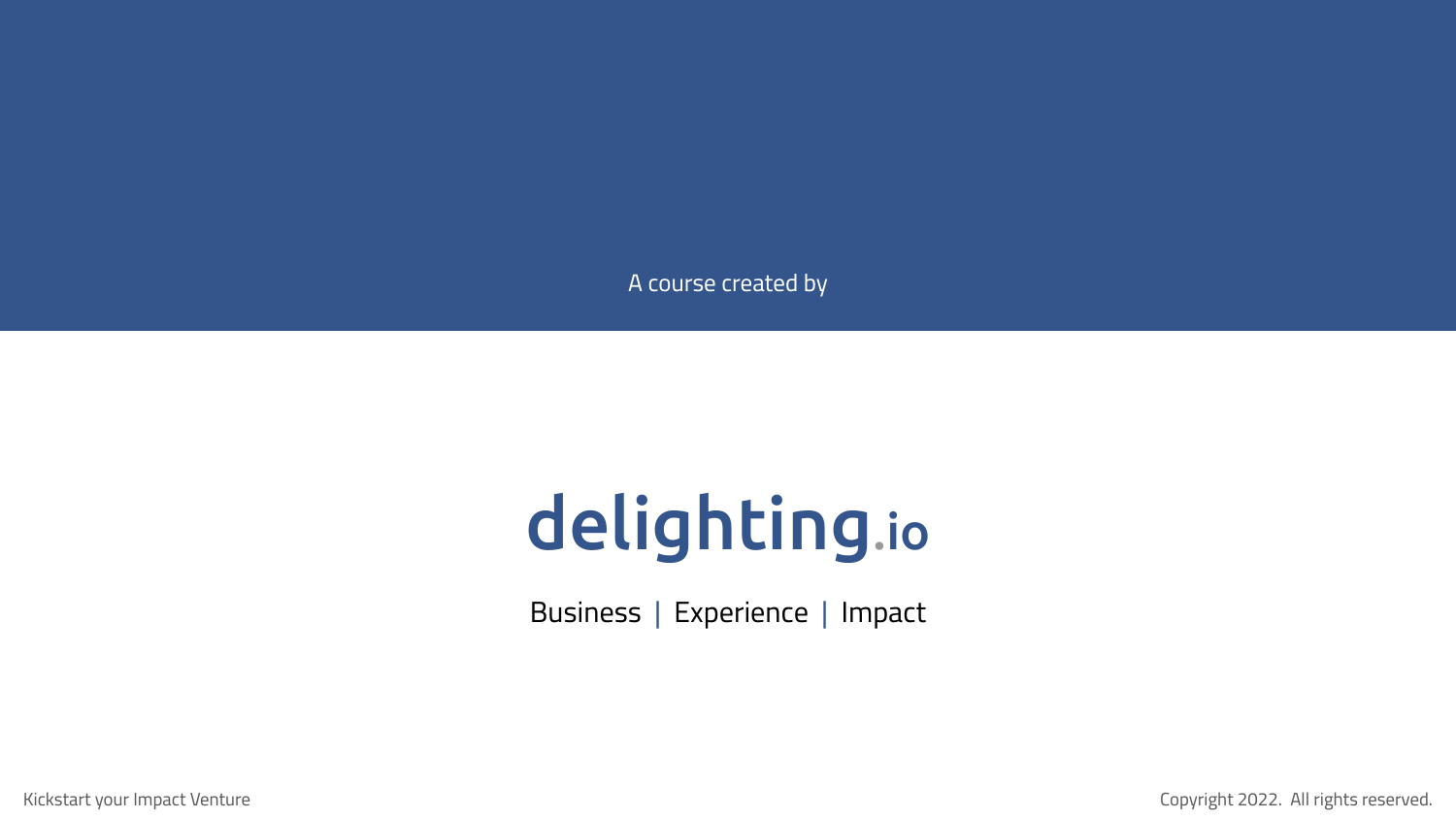# Spring 2022 Cohort key dates



Starting: Wednesday 11th of May 2022

Closing: Tuesday 28th of June 2022

Early bird pricing deadline: April 28th

Registration deadline: May 4th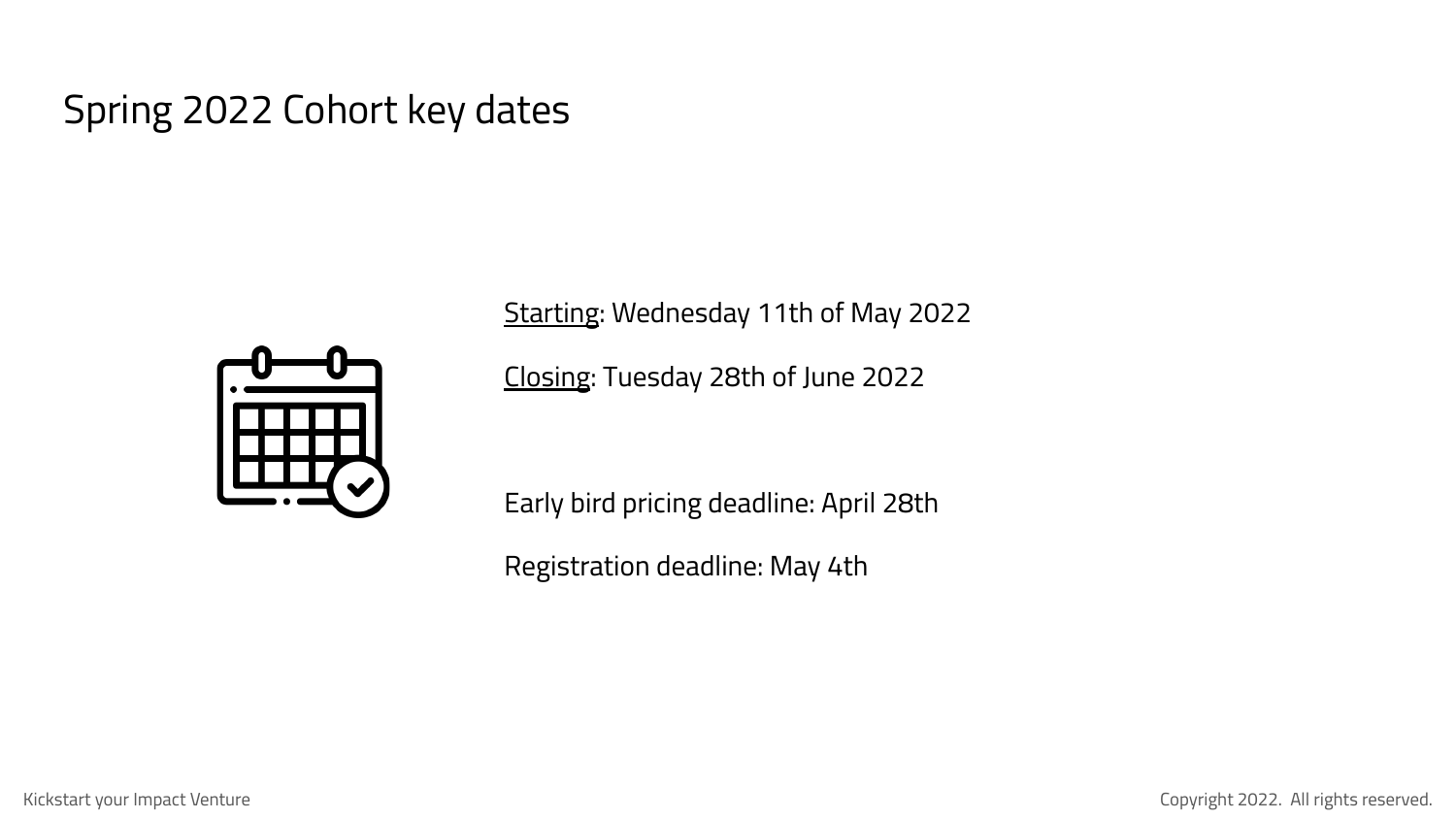#### **Collective session**:

- **Introduction to the course / Meet the** participants
- $\frac{3}{17}$  Wednesday 11th May
- ⌚ 17h30 to 19h00 CET

#### **Assignment**:



 $\Sigma$  Estimate 1 hour

Due on May 15th 20:00 CET

#### **Individual session**:

 $\frac{1}{17}$  Monday 16th & Tuesday 17th May

30 minutes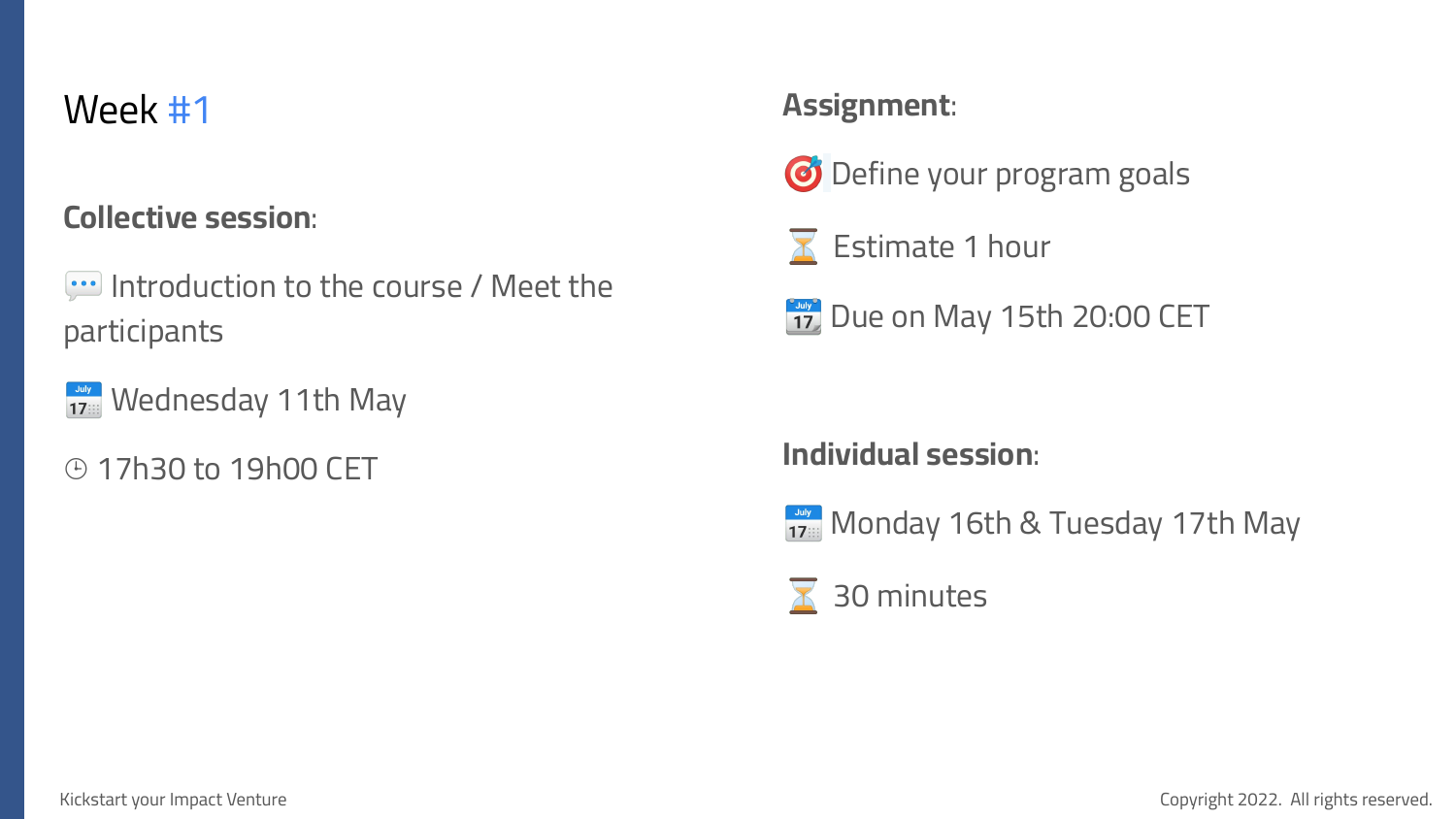#### **Collective session**:

**Get clarity on the problem space. Refine** the problem and deepen your understanding of it.

 $\frac{1}{17}$  Wednesday 18th May

⌚ 17h30 to 19h00 CET

#### **Assignment**:





Due on May 23rd 20:00 CET

#### **Work with peers**:



 $\frac{J_{\text{ul}}}{17}$  Monday 23rd May

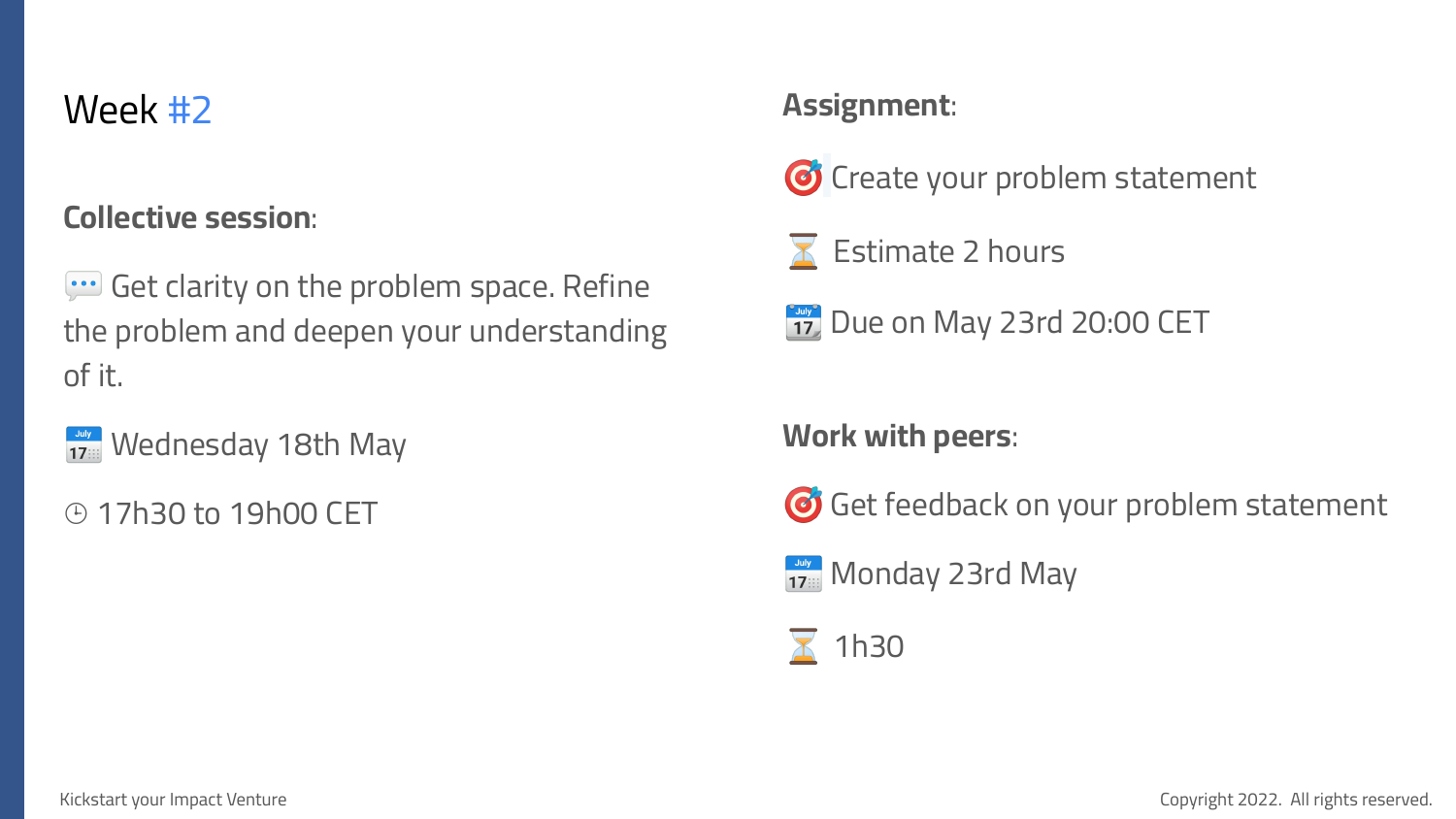#### **Collective session**:

- **Wission statement, theory of change...** how to define and measure Impact
- $\frac{3}{17}$  Wednesday 25th May
- ⌚ 17h30 to 19h00 CET

#### **Assignment**:

- G Create a mission statement / theory of change
- Estimate 2 hours
- **17** Due on May 29th 20:00 CET

#### **Individual session**:

17 Monday 30th & Tuesday 31st May

# 30 minutes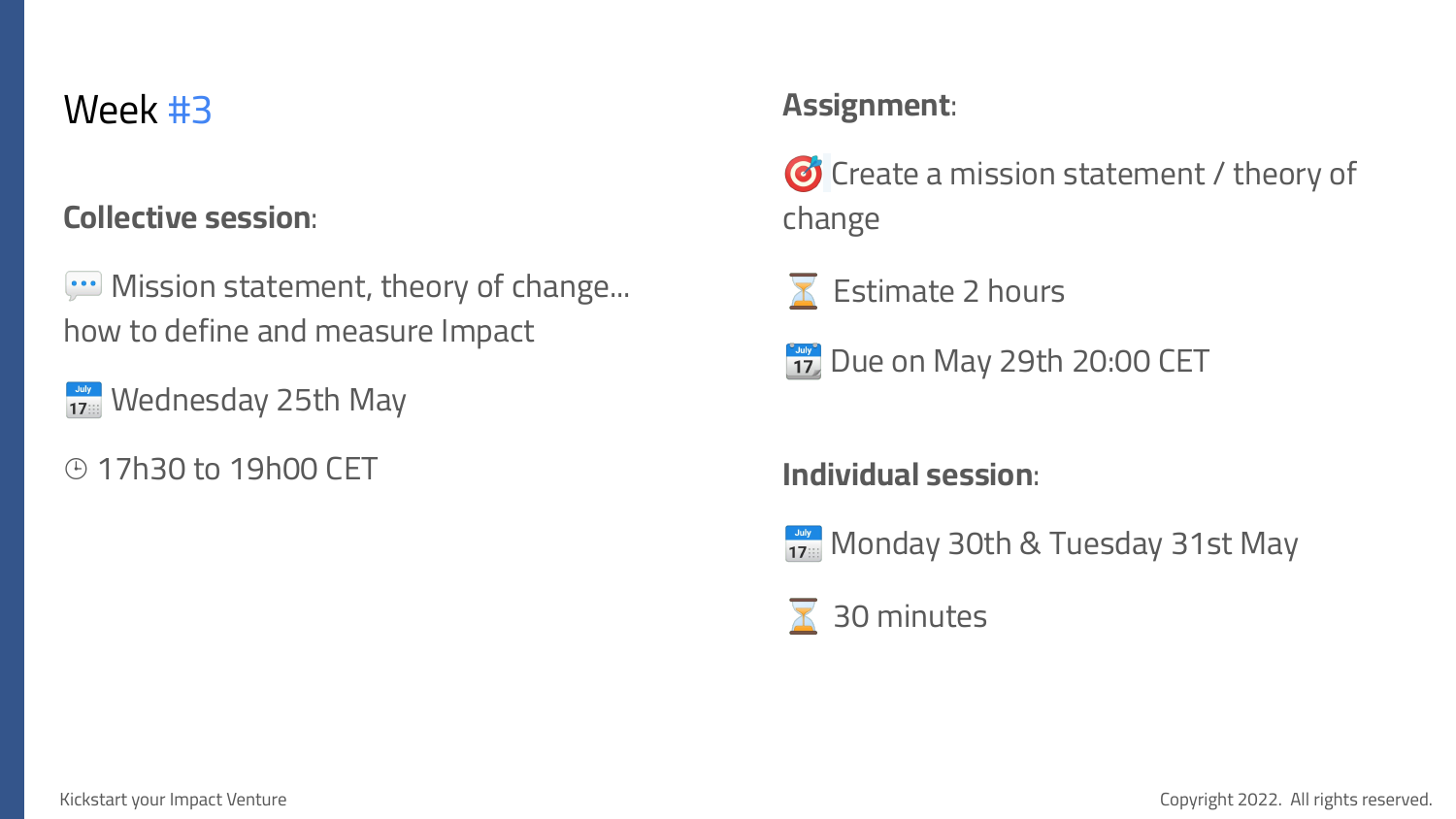#### **Collective session**:

- **Empathize with your Customer persona**
- $\frac{1}{17}$  Wednesday 1st June
- ⌚ 17h30 to 19h00 CET

#### **Assignment**:

- O Define your Value Proposition centered on Jobs to be Done through customer interviews
- $\overline{X}$  Estimate 3 hours
- **Due on June 6th 20:00 CET**

#### **Work with peers**:

- 
- G Get feedback on your value proposition
- $\frac{J_{\text{diff}}}{17}$  Monday 6th June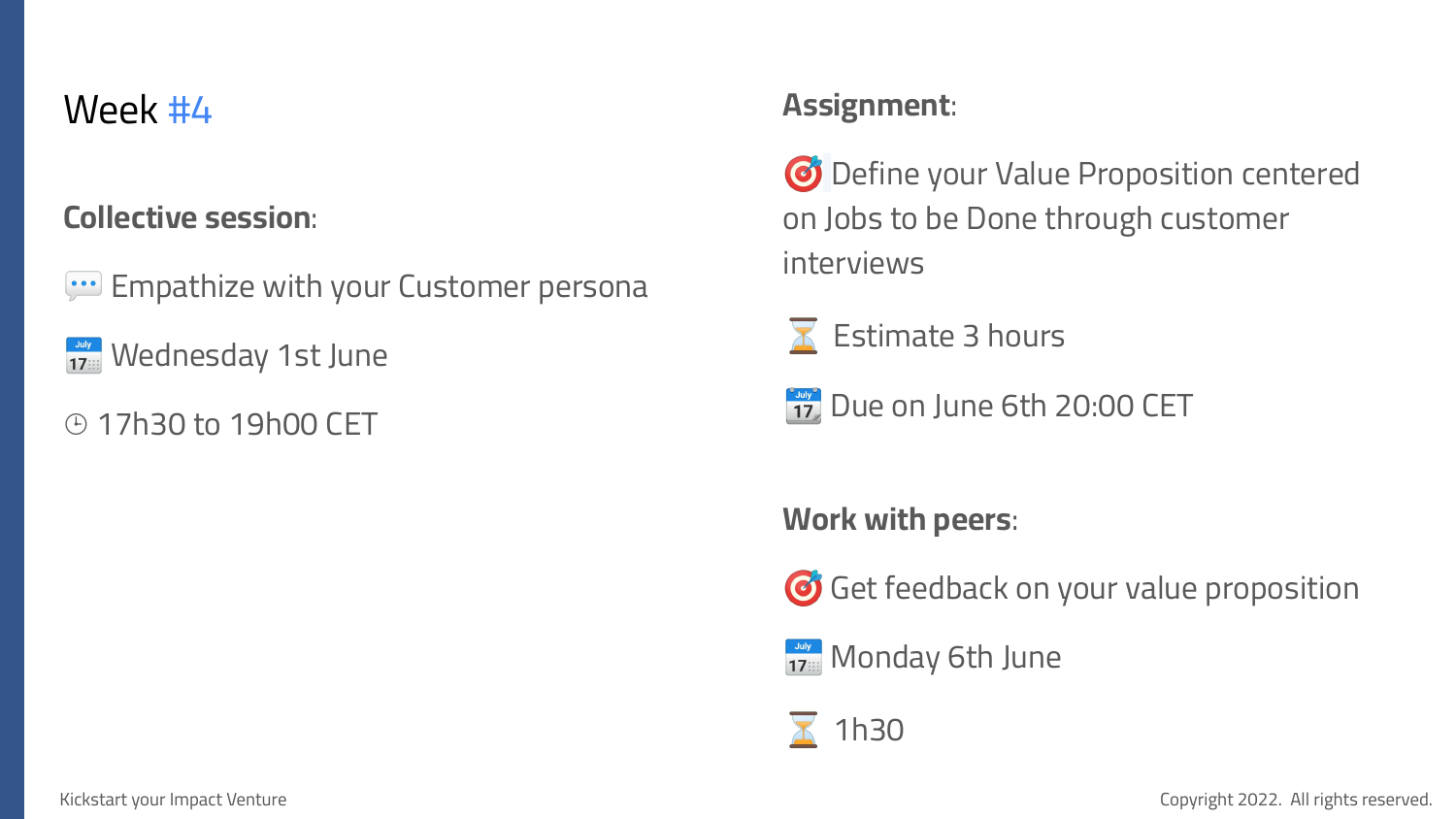#### **Collective session**:

- **WEXPLORE BUSINESS Modelling for Impact**
- $\frac{J_{\text{ul}}}{17}$  Wednesday 8th June
- ⌚ 17h30 to 19h00 CET

#### **Assignment**:

- G Create and iterate your Business Model Canvas
- Estimate 3 hours

**Due on June 12th 20:00 CET** 

**Individual session**:



 $\frac{30}{17}$  Monday 13th & Tuesday 14th June

# 30 minutes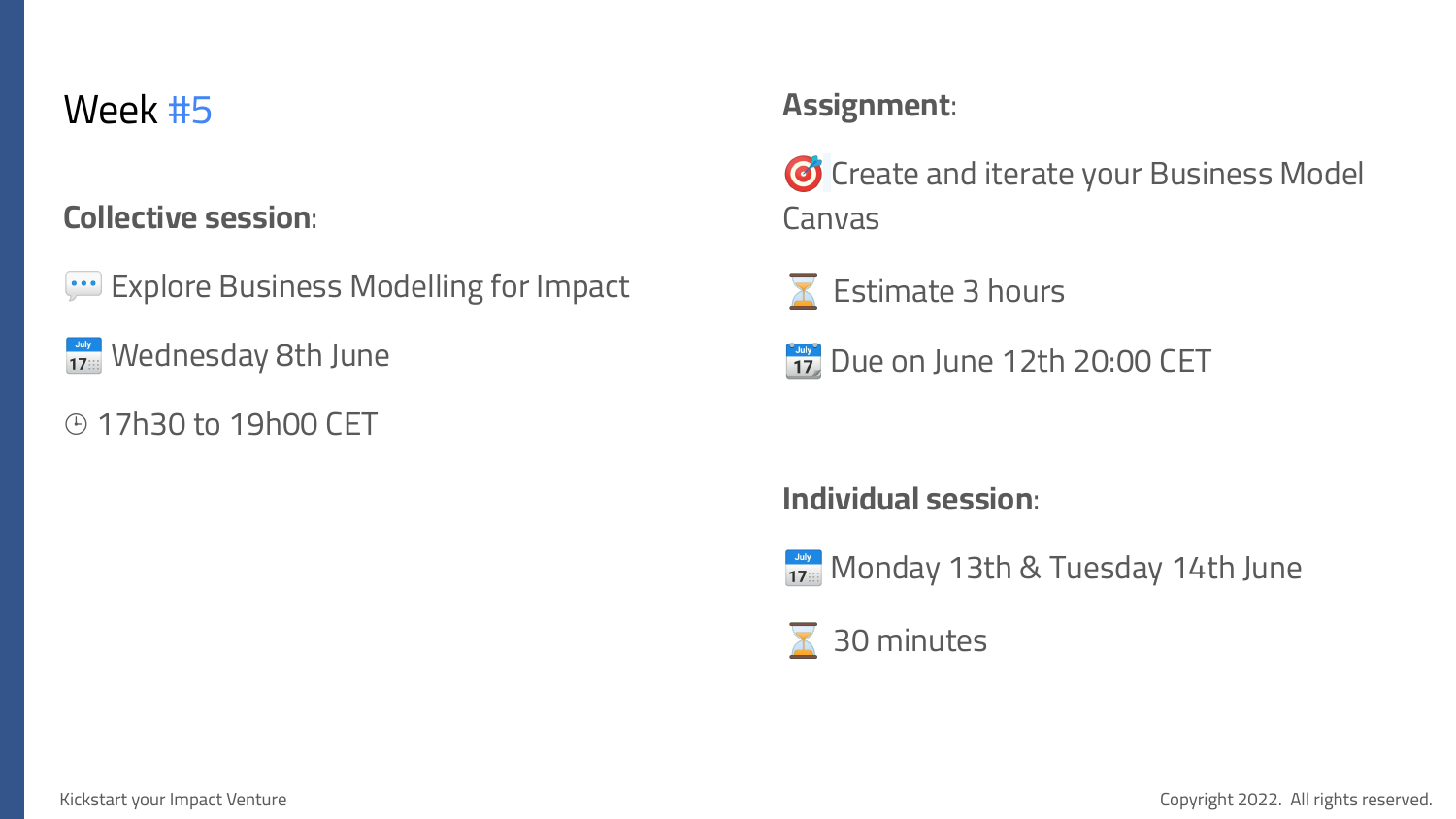#### **Collective session**:

- **Wap and test your hypotheses**
- $\frac{1}{17}$  Wednesday 15th June
- ⌚ 17h30 to 19h00 CET

#### **Assignment**:

O Define experiments to validate hypotheses



17 Due on June 20th 20:00 CET

#### **Work with peers**:



 $\frac{J_{\text{JUW}}}{17}$  Monday 20th June

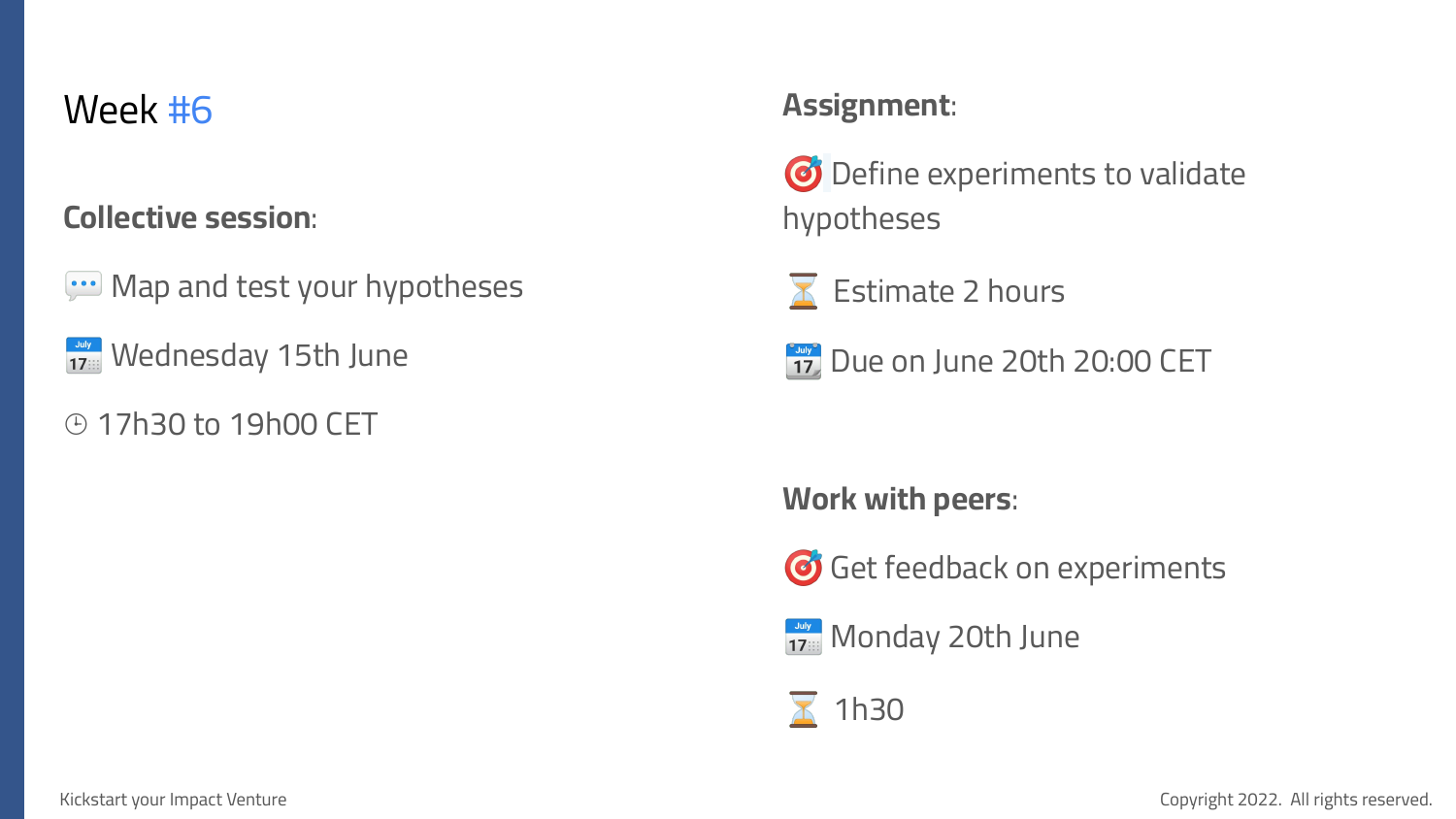#### **Collective session**:

- **What is next? Incubation, startup studio,** …? Define your trajectory
- $\frac{3}{17}$  Wednesday 22nd June
- ⌚ 17h30 to 19h00 CET

#### **Assignment**:





Due on June 26th 20:00 CET

#### **Individual session**:

 $\frac{1}{17}$  Monday 27th & Tuesday 28th June

1 hour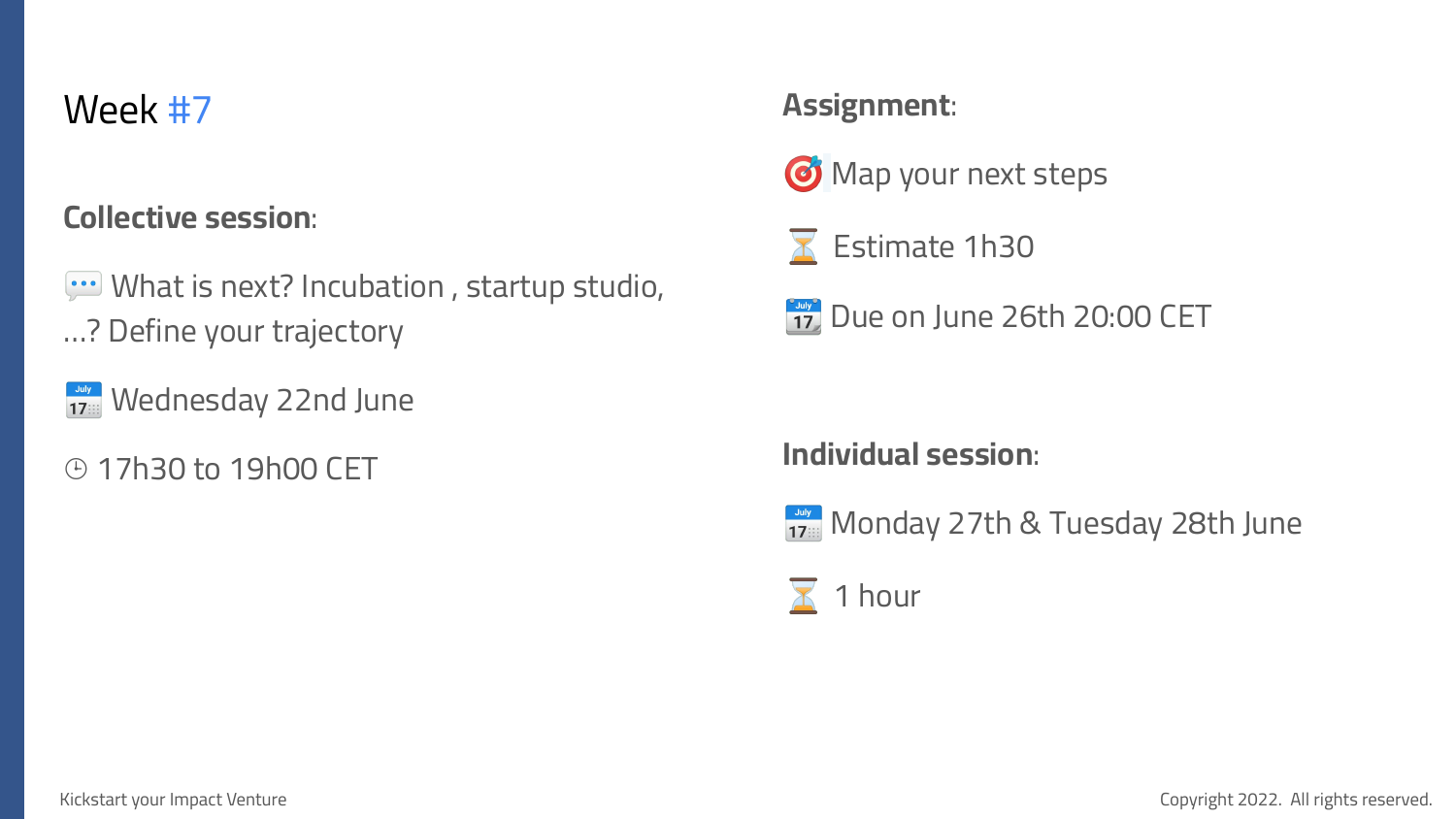# After the course

The community hosted on Slack will remain active:

- Continue to **exchange with your cohort peers**.



- Benefit from **weekly office hours** for 3 months.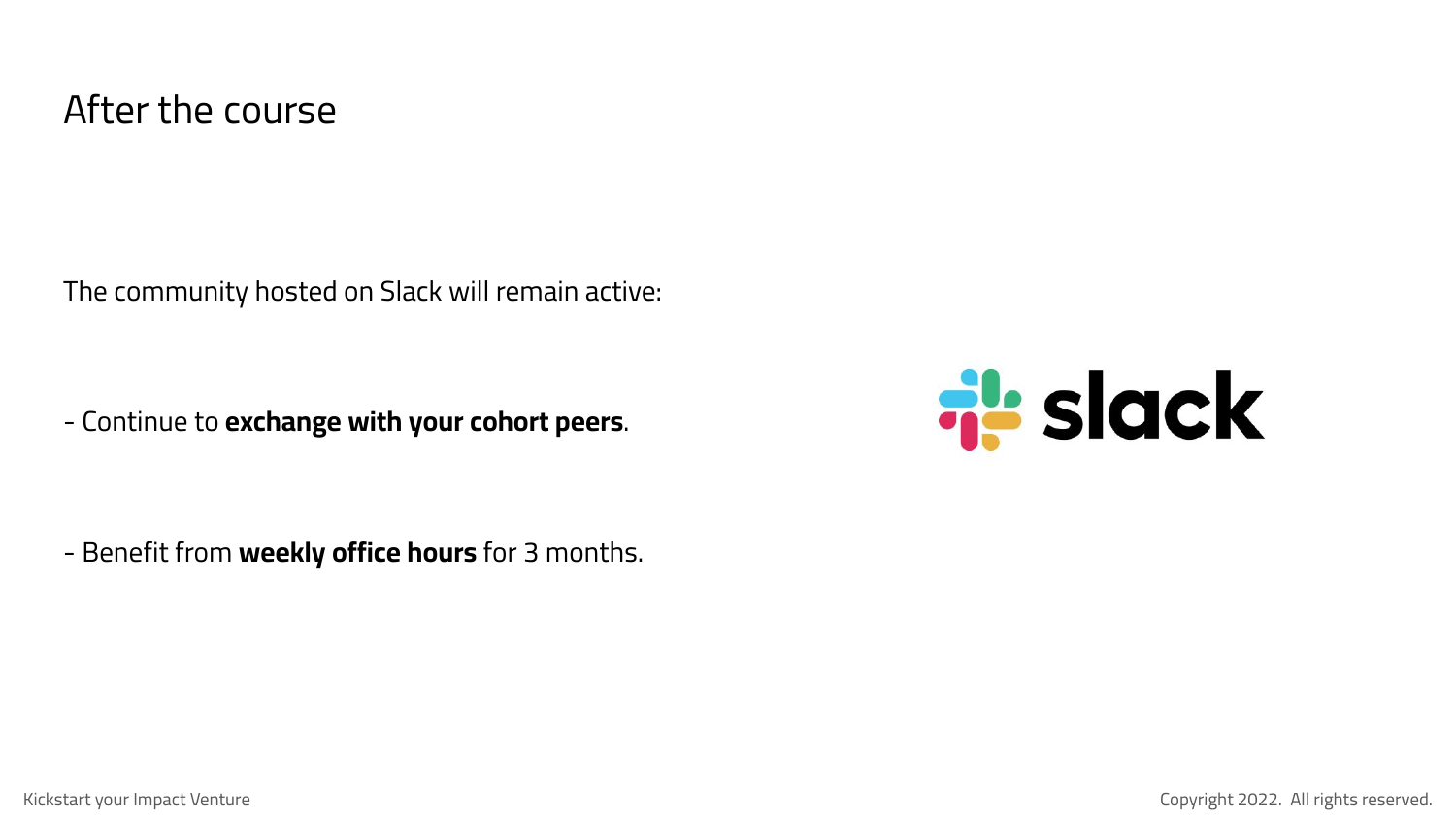Tools powering the course









Kickstart your Impact Venture Copyright 2022. All rights reserved.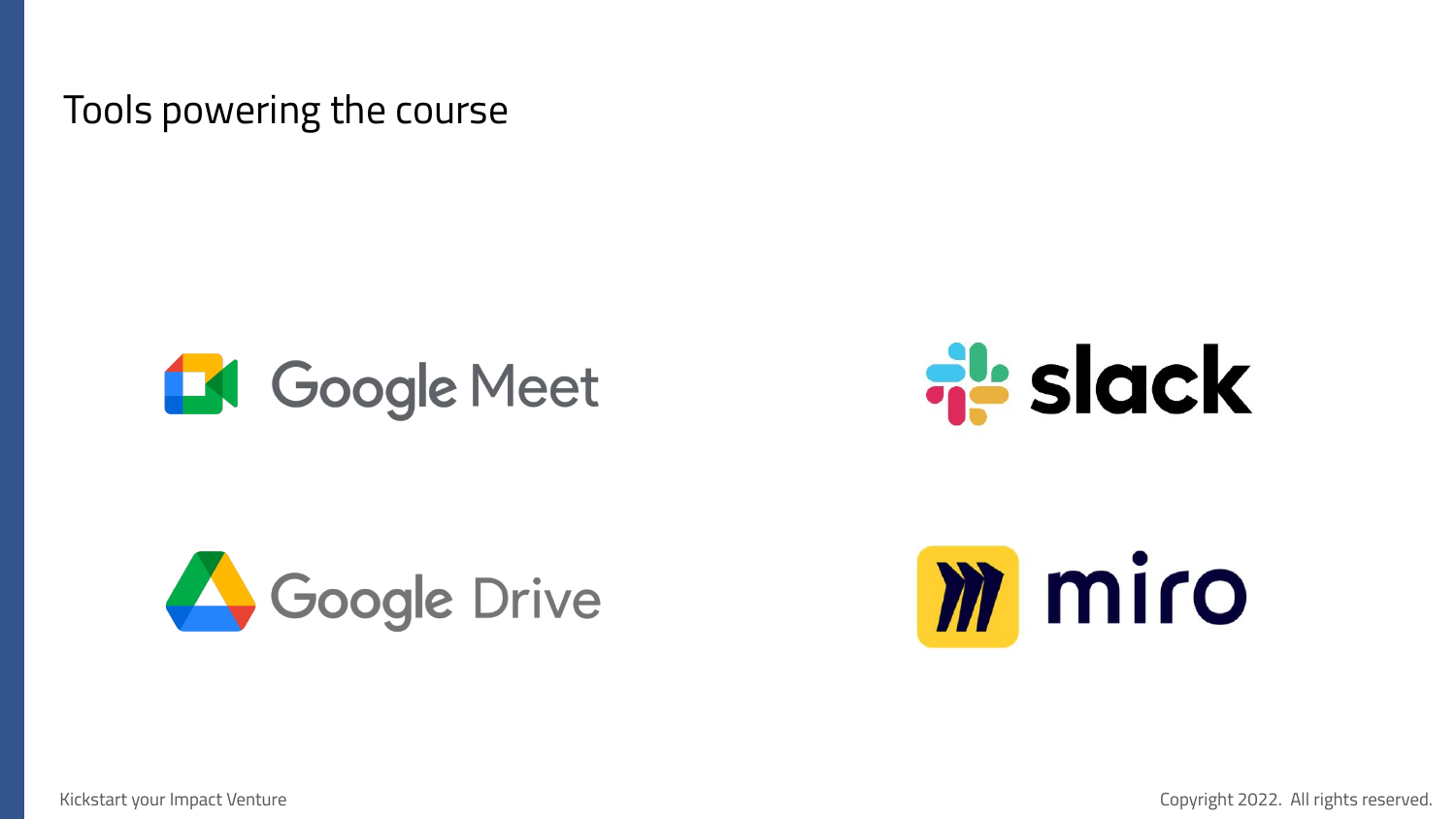# Questions, registration

Register to the course: <https://www.delighting.io/kickstart-register>

Frequently Asked Questions: <https://www.delighting.io/kickstart>

Additional questions? Contact:<https://www.delighting.io/contact>

Kickstart your Impact Venture Copyright 2022. All rights reserved.